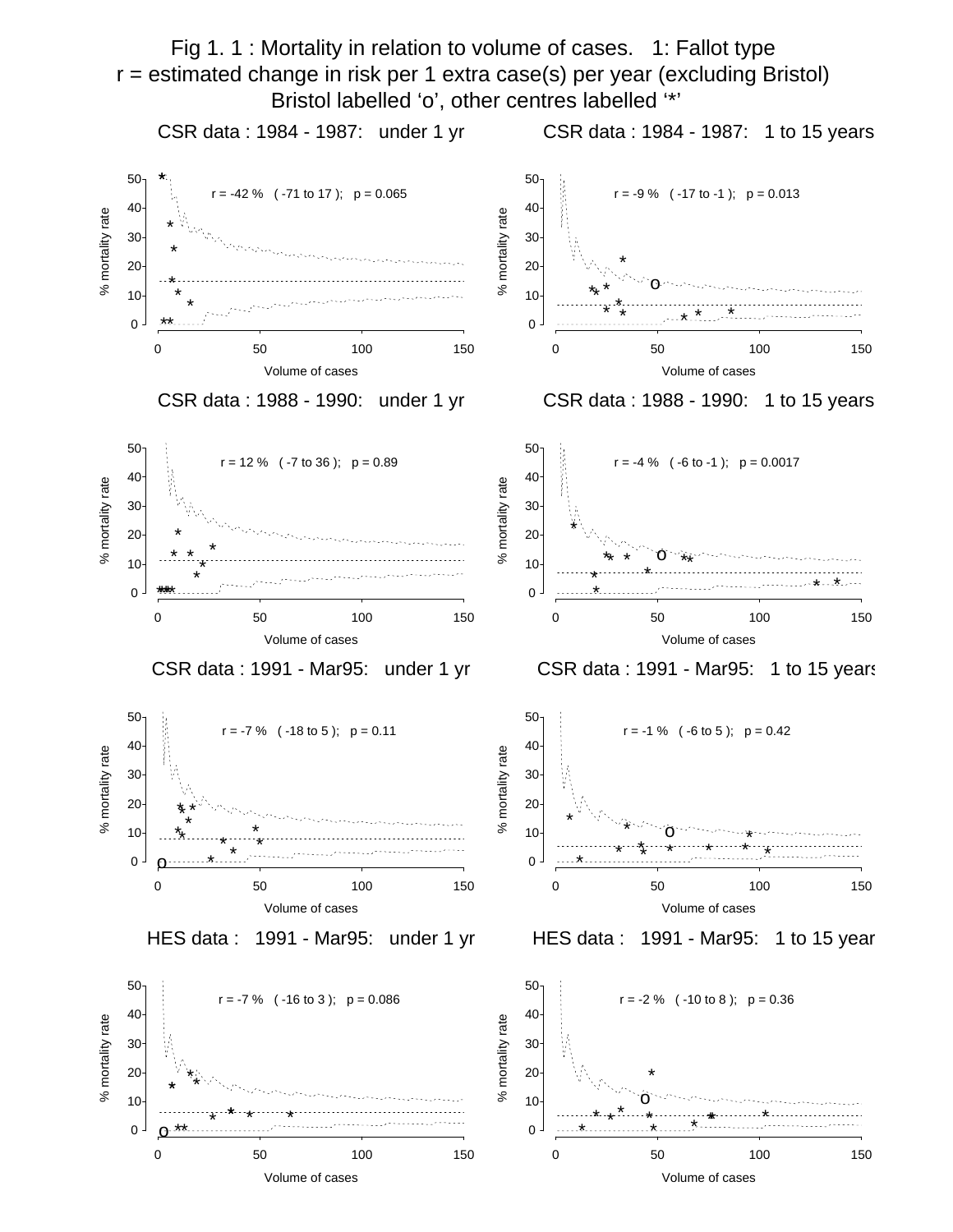Fig 1. 2 : Mortality in relation to volume of cases. 2: Interatrial TGA r = estimated change in risk per 1 extra case(s) per year (excluding Bristol) Bristol labelled 'o', other centres labelled '\*'

CSR data : 1984 - 1987: under 1 yr

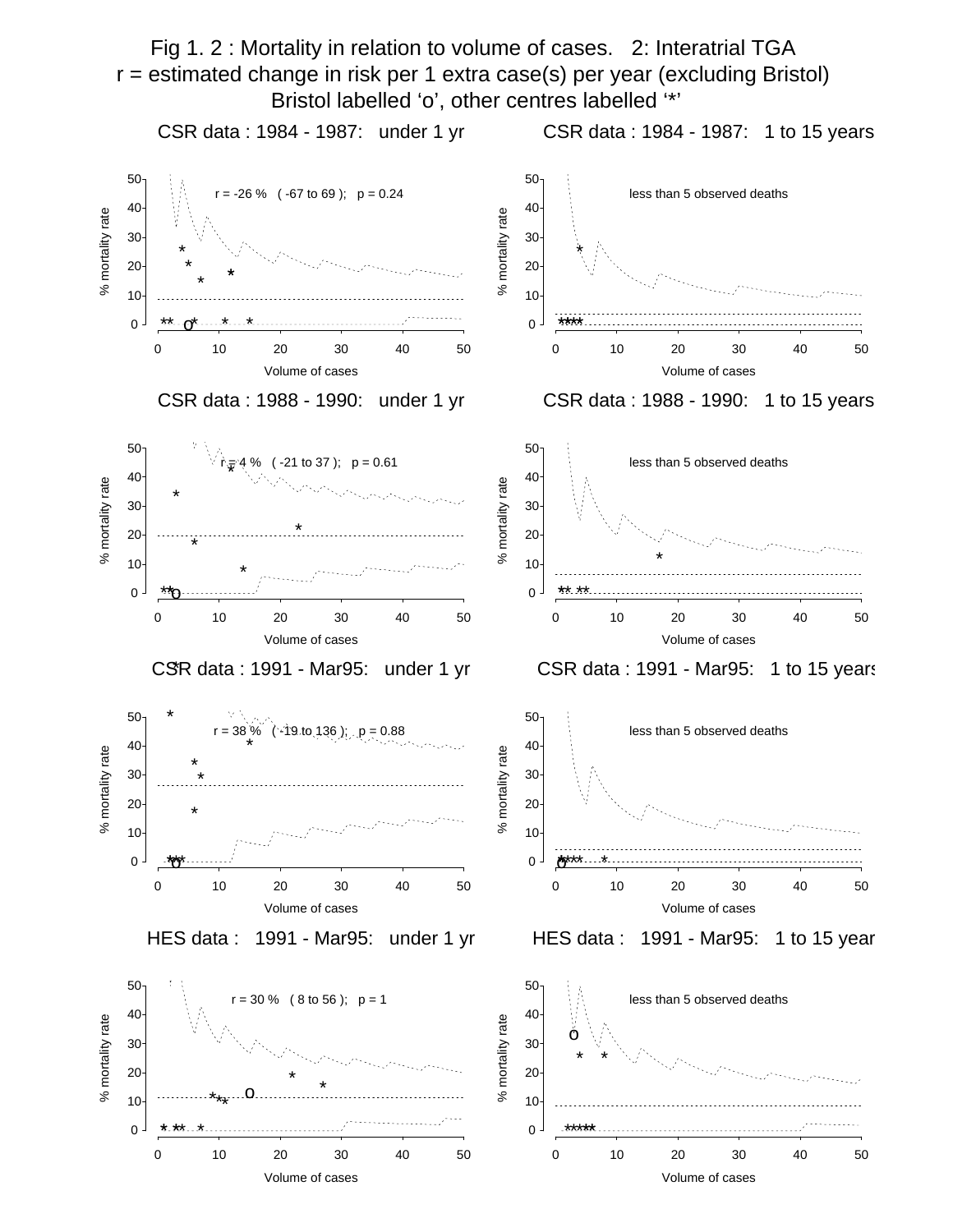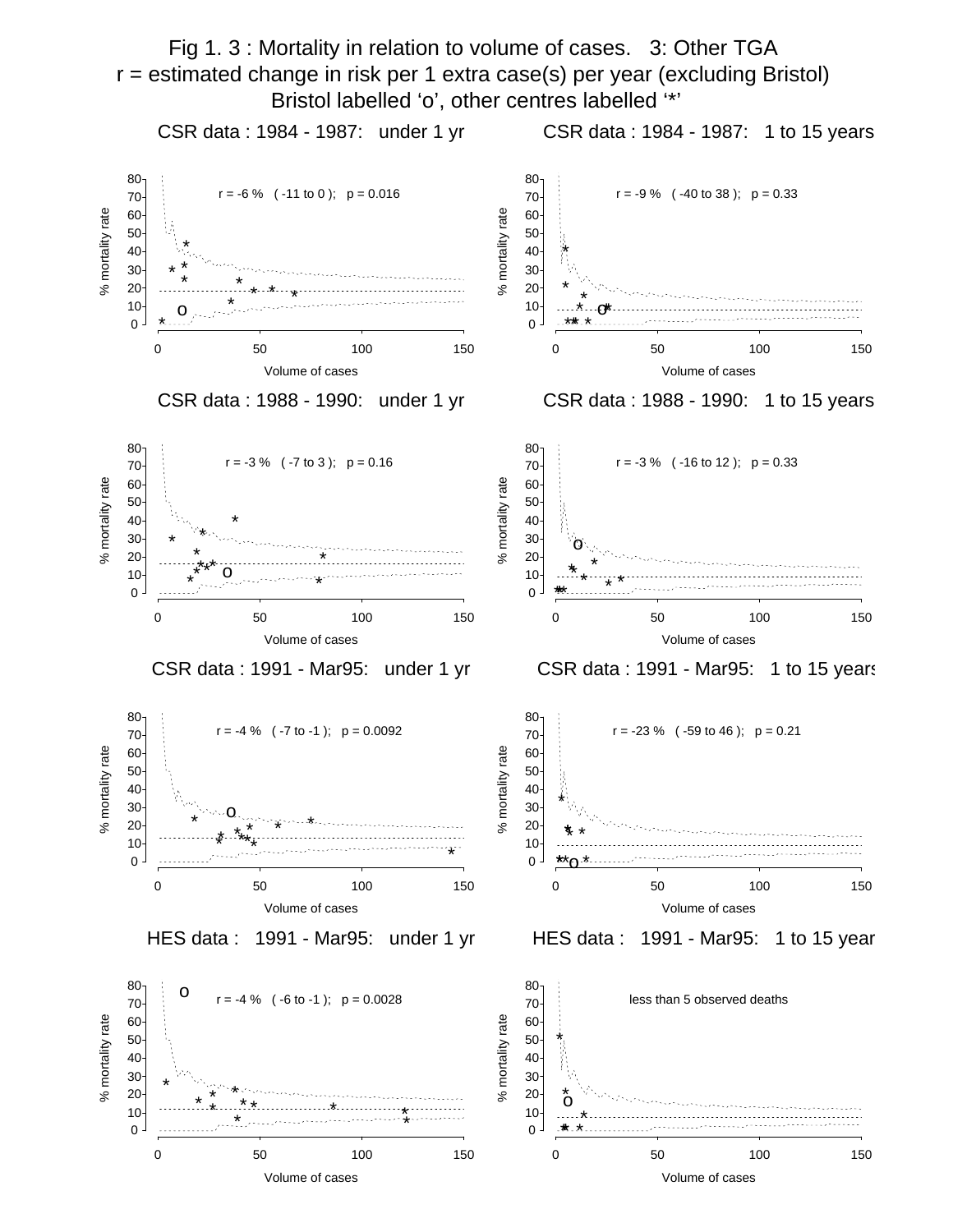

Volume of cases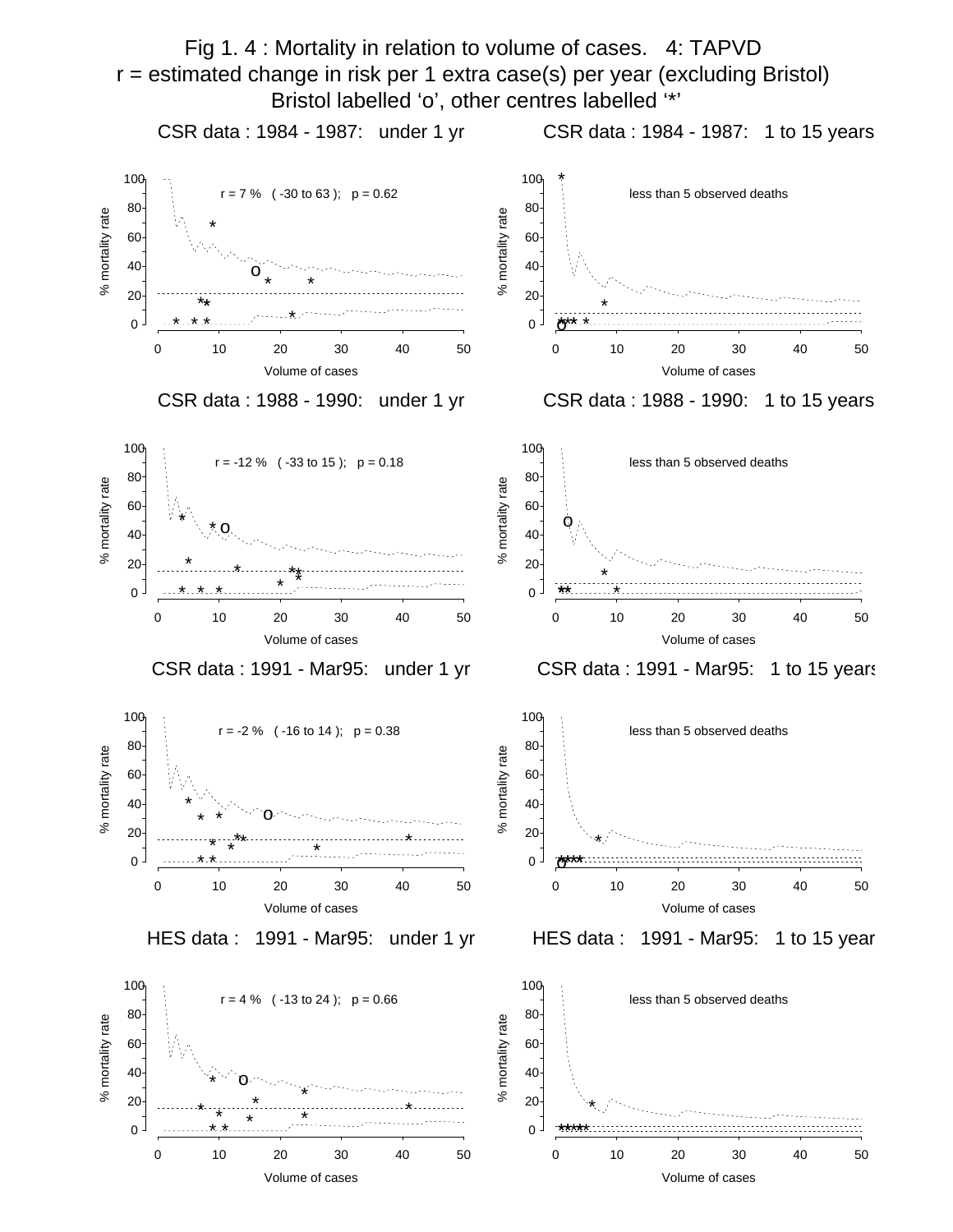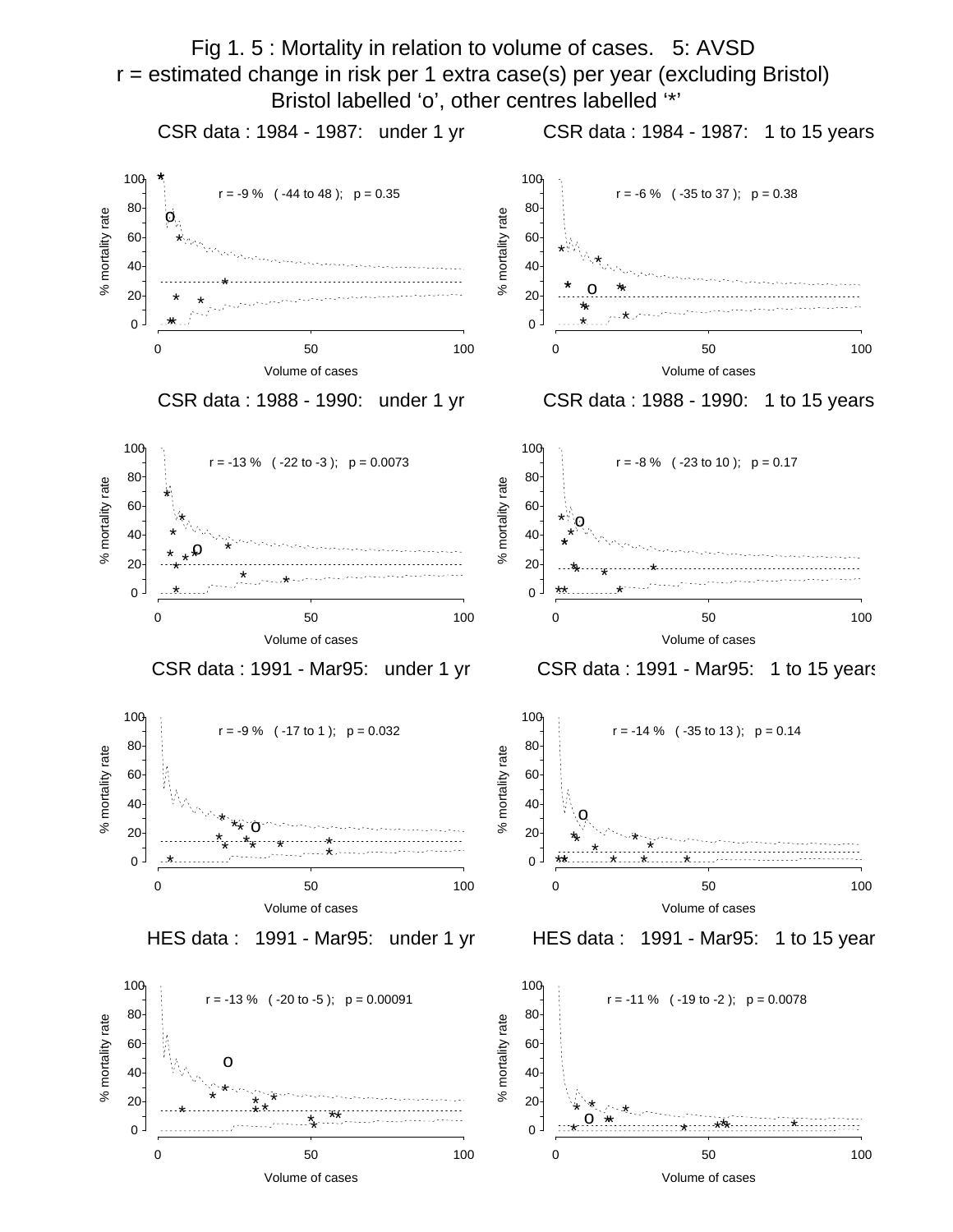

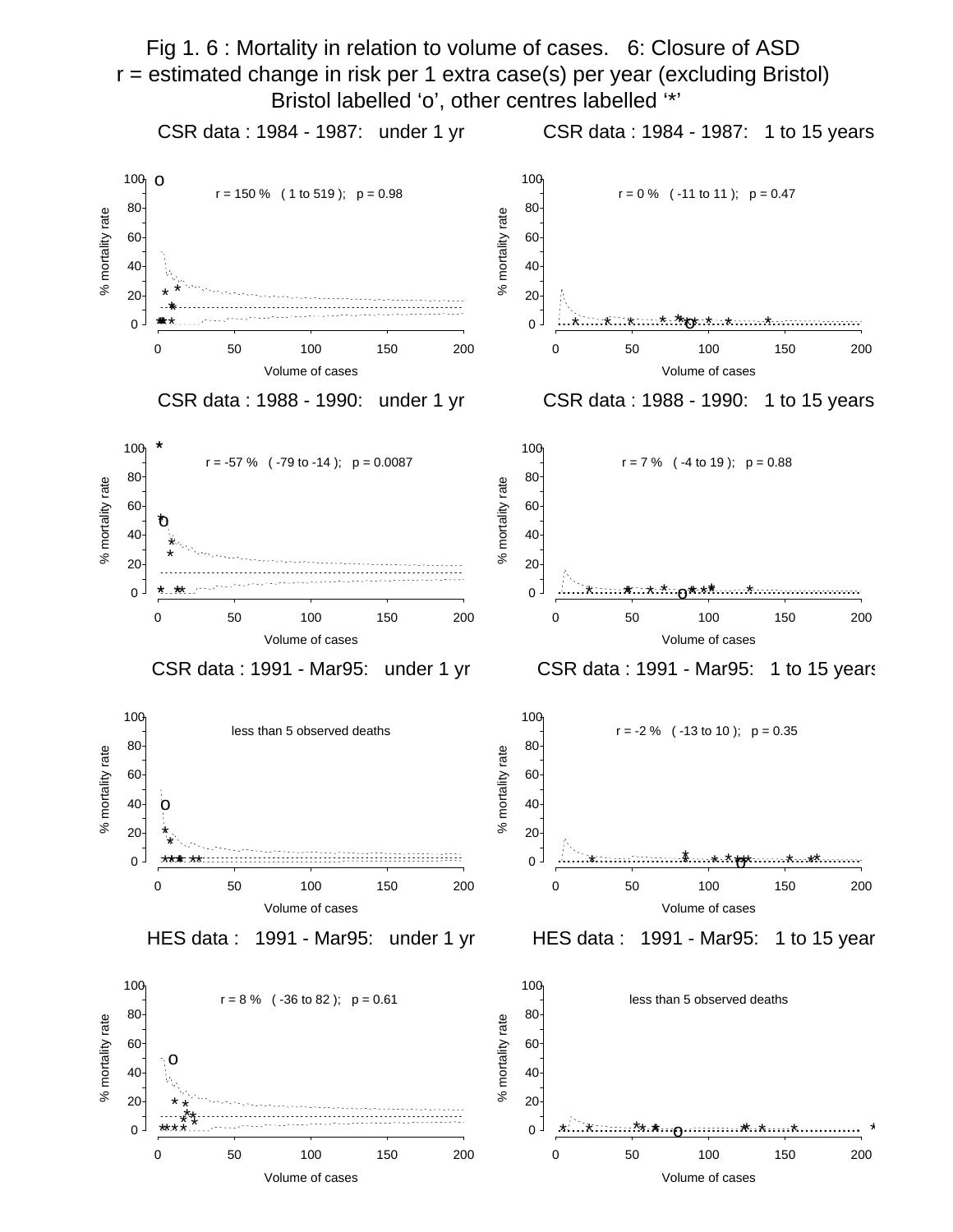Fig 1. 7 : Mortality in relation to volume of cases. 7: Closure of VSD r = estimated change in risk per 1 extra case(s) per year (excluding Bristol) Bristol labelled 'o', other centres labelled '\*'

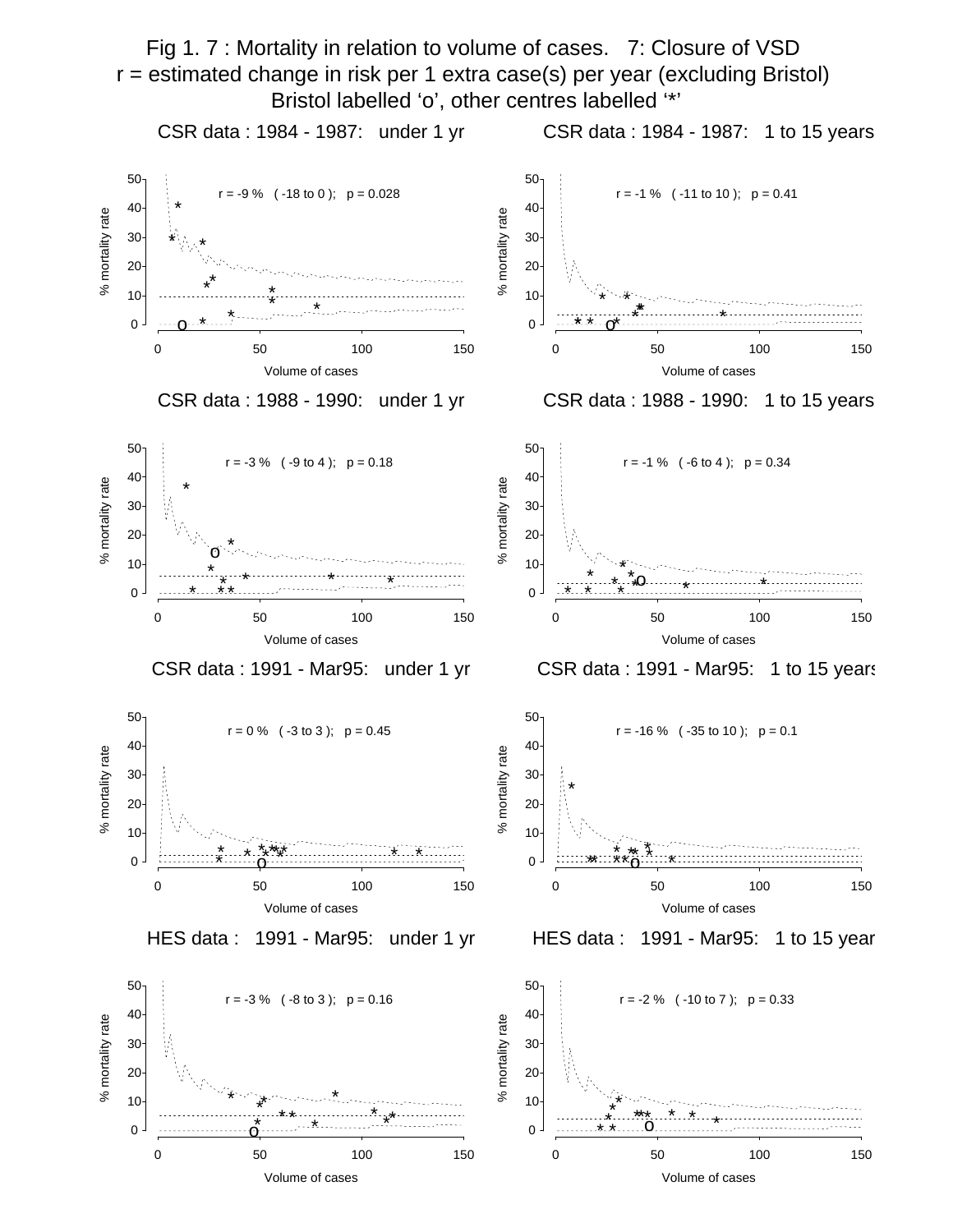

Volume of cases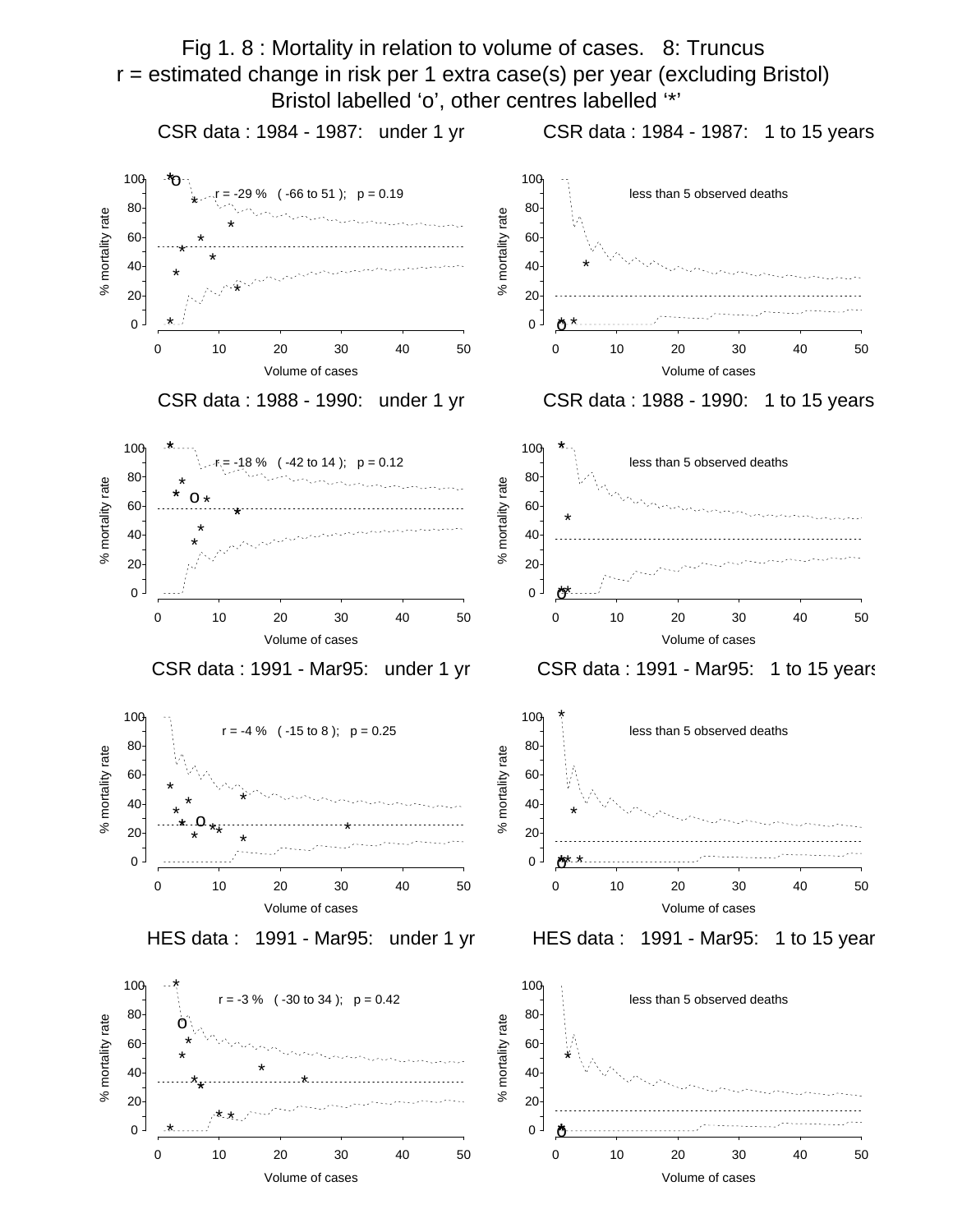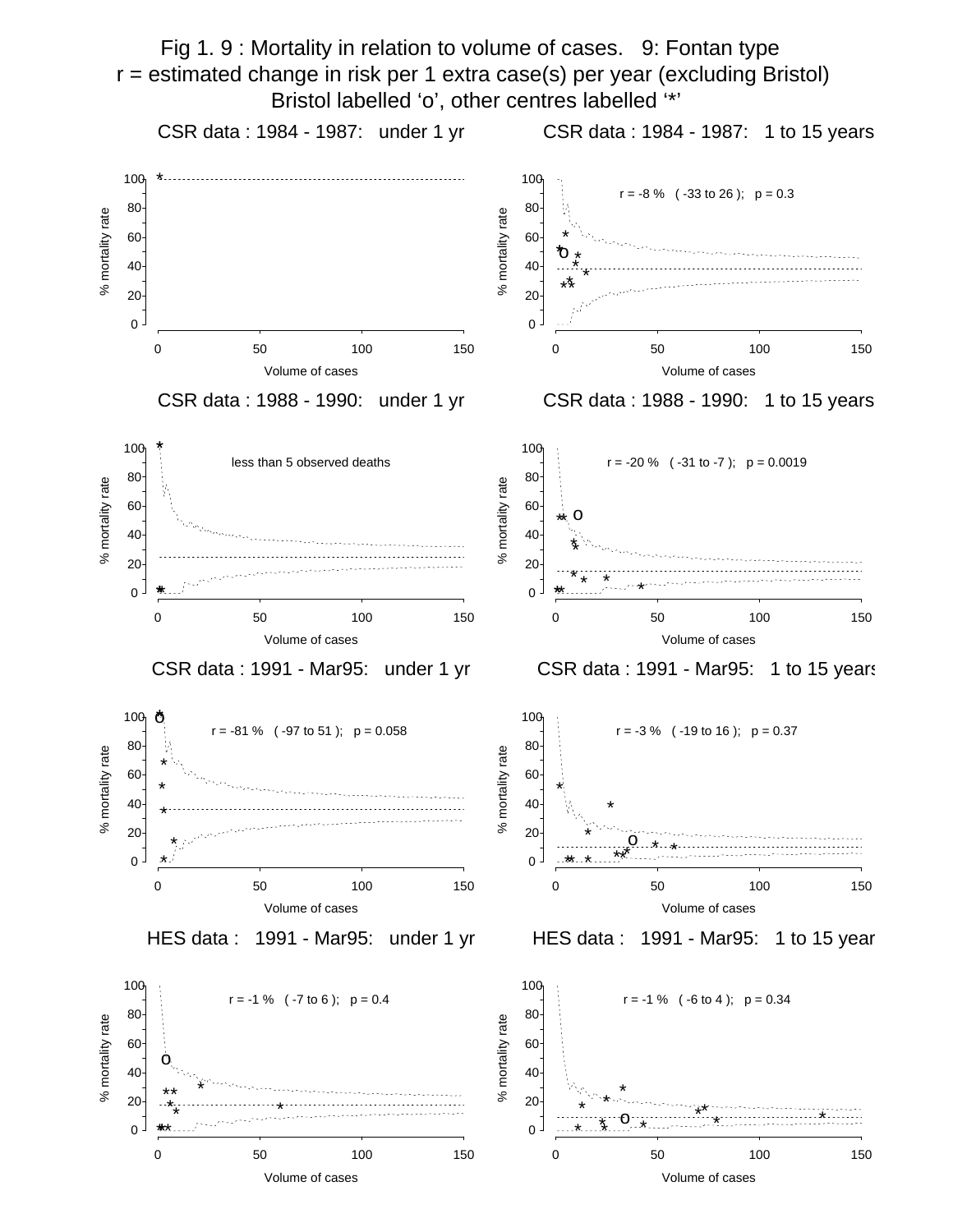Fig 1. 10 : Mortality in relation to volume of cases. 10: Aortic and pulmonary valves r = estimated change in risk per 1 extra case(s) per year (excluding Bristol) Bristol labelled 'o', other centres labelled '\*'

CSR data : 1984 - 1987: under 1 yr

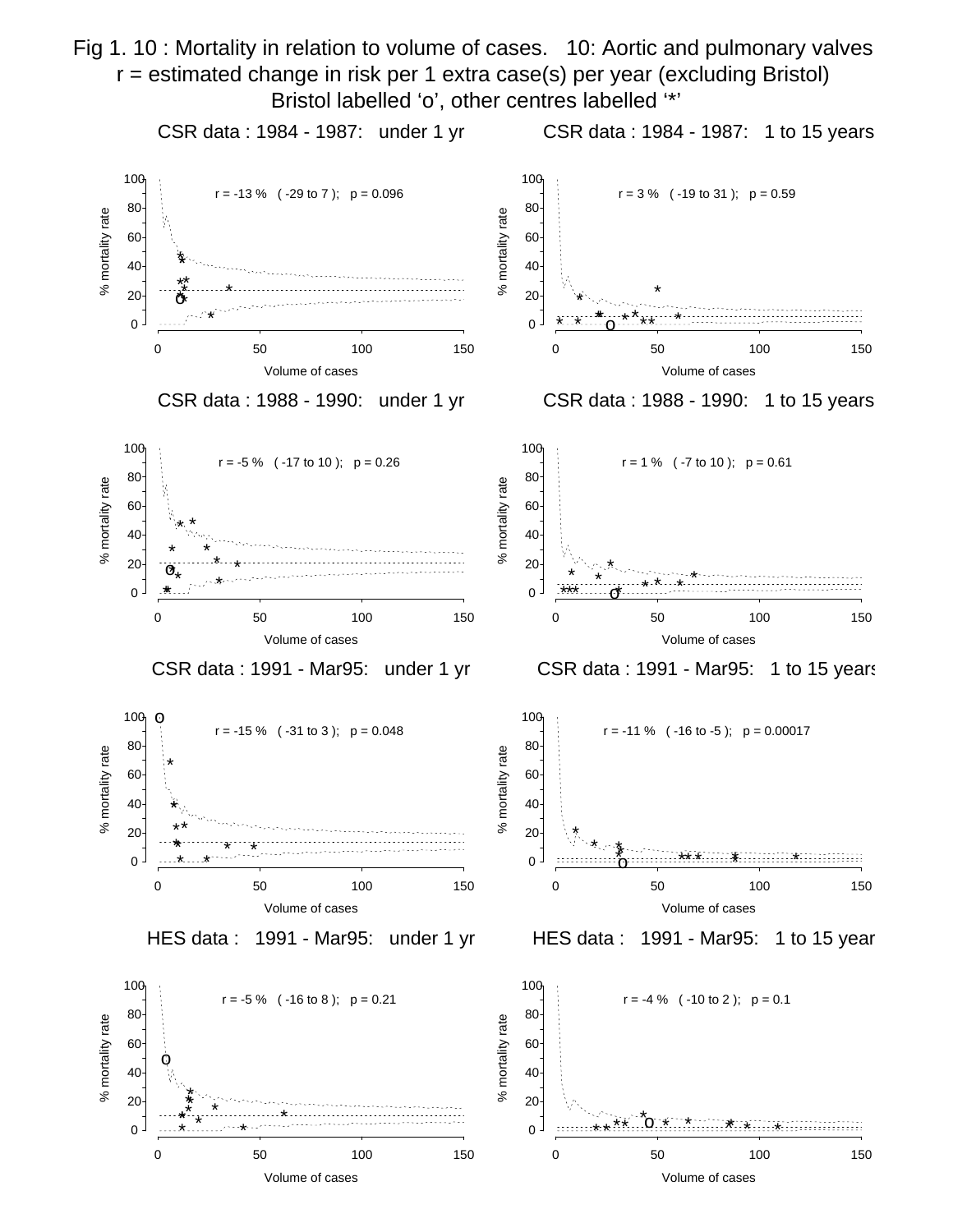Fig 1. 11 : Mortality in relation to volume of cases. 11: Mitral valves r = estimated change in risk per 1 extra case(s) per year (excluding Bristol) Bristol labelled 'o', other centres labelled '\*'

CSR data : 1984 - 1987: under 1 yr CSR data : 1984 - 1987: 1 to 15 years \* \* 100 100 less than 5 observed deaths  $r = -22$  % ( $-68$  to 91);  $p = 0.29$ 80 80 % mortality rate % mortality rate % mortality rate % mortality rate 60 60 \* 40 40 \* \* \* 20 20 o \* \*\* \* \* 0 0 0 10 20 30 40 50 0 10 20 30 40 50 Volume of cases Volume of cases CSR data : 1988 - 1990: under 1 yr CSR data : 1988 - 1990: 1 to 15 years 100 100  $r = 17$  % ( $-39$  to 121);  $p = 0.68$ r = -5 % ( -23 to 17 ); p = 0.32 80 80 mortality rate % mortality rate % mortality rate % mortality rate 60 60 40 40 \* o \* \* ى<br>ج 20 \* 20 \* \* \* \* \* 0  $0<sup>-1</sup>$ o\* \*\* \* 0 10 20 30 40 50 0 10 20 30 40 50 Volume of cases Volume of cases CSR data : 1991 - Mar95: under 1 yr CSR data : 1991 - Mar95: 1 to 15 years \* 100 100  $r = -66$  % ( $-92$  to 53);  $p = 0.079$ r = -21 % ( -47 to 17 ); p = 0.12 80 80 % mortality rate mortality rate % mortality rate % mortality rate 60 60 \* 40 40 \* \* \* \* ಸಿ \* 20 20 \*\* \* \*  $0 \cdot$ o\*\* <u>\* \* …… \*</u> \* 0 o \* \* 0 10 20 30 40 50 0 10 20 30 40 50 Volume of cases Volume of cases HES data : 1991 - Mar95: under 1 yr HES data : 1991 - Mar95: 1 to 15 year 100 \* 100

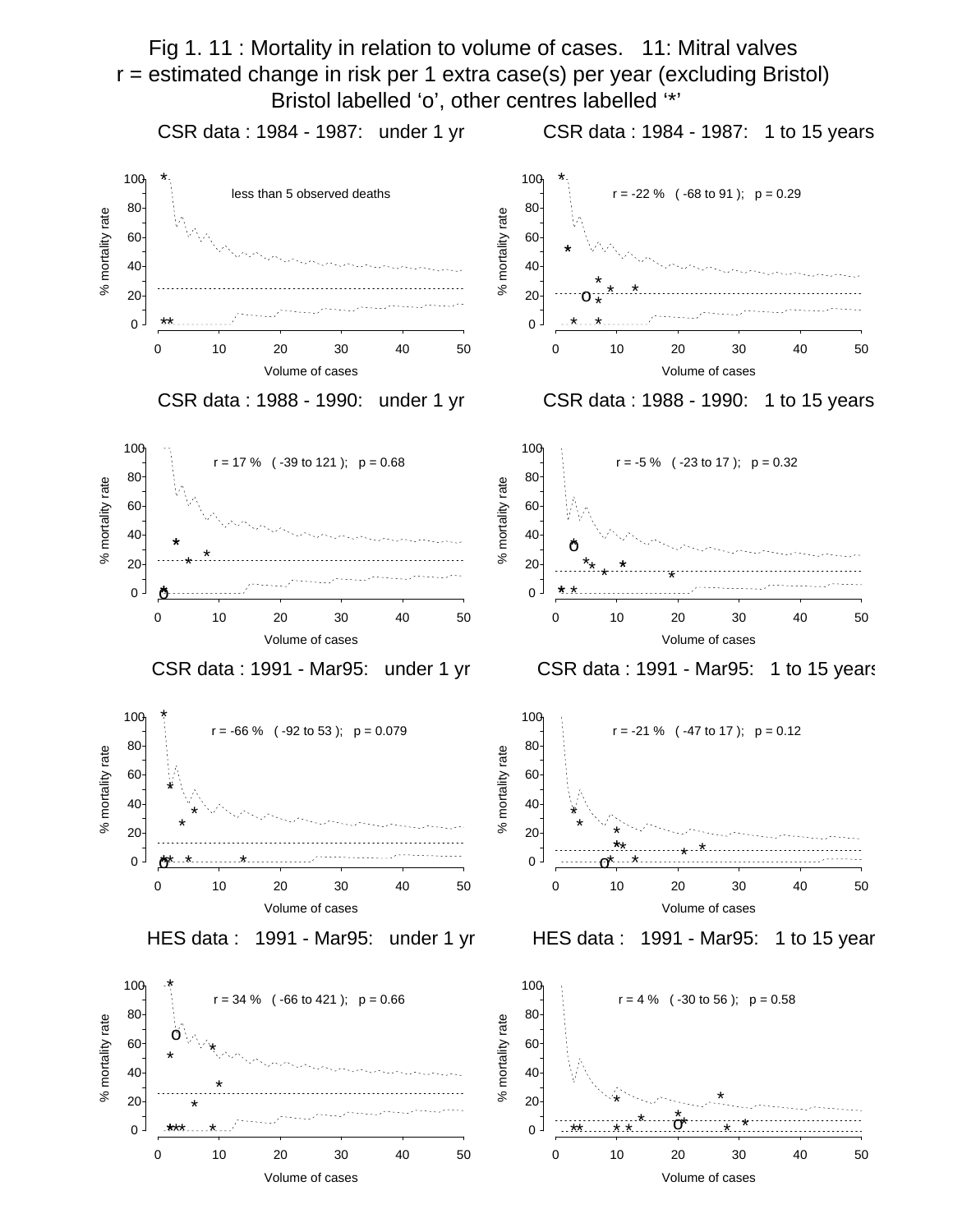Fig 1. 12 : Mortality in relation to volume of cases. 12: Closed shunts r = estimated change in risk per 1 extra case(s) per year (excluding Bristol) Bristol labelled 'o', other centres labelled '\*'

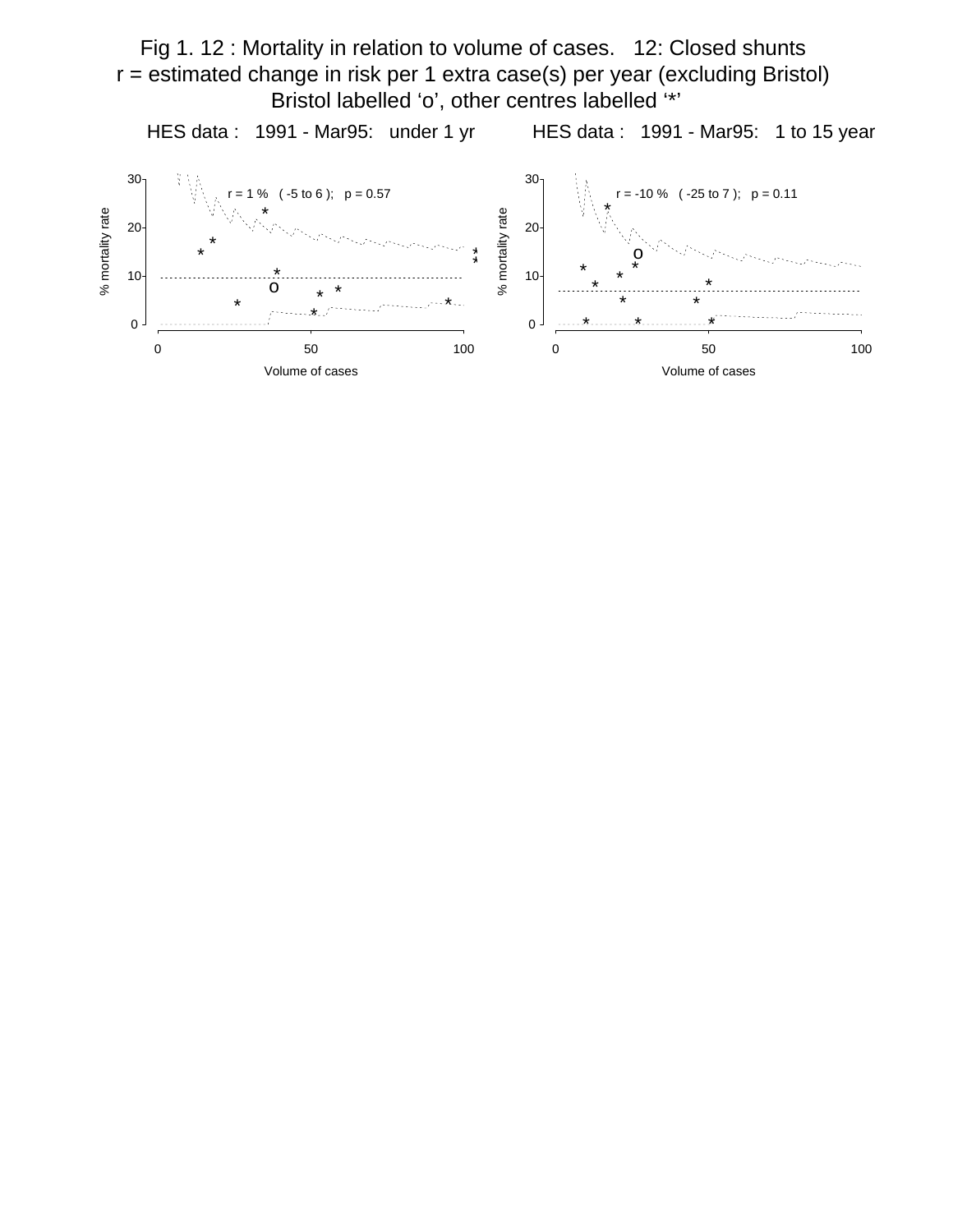Fig 1. 13 : Mortality in relation to volume of cases. 13: Simple coarctation r = estimated change in risk per 1 extra case(s) per year (excluding Bristol) Bristol labelled 'o', other centres labelled '\*'

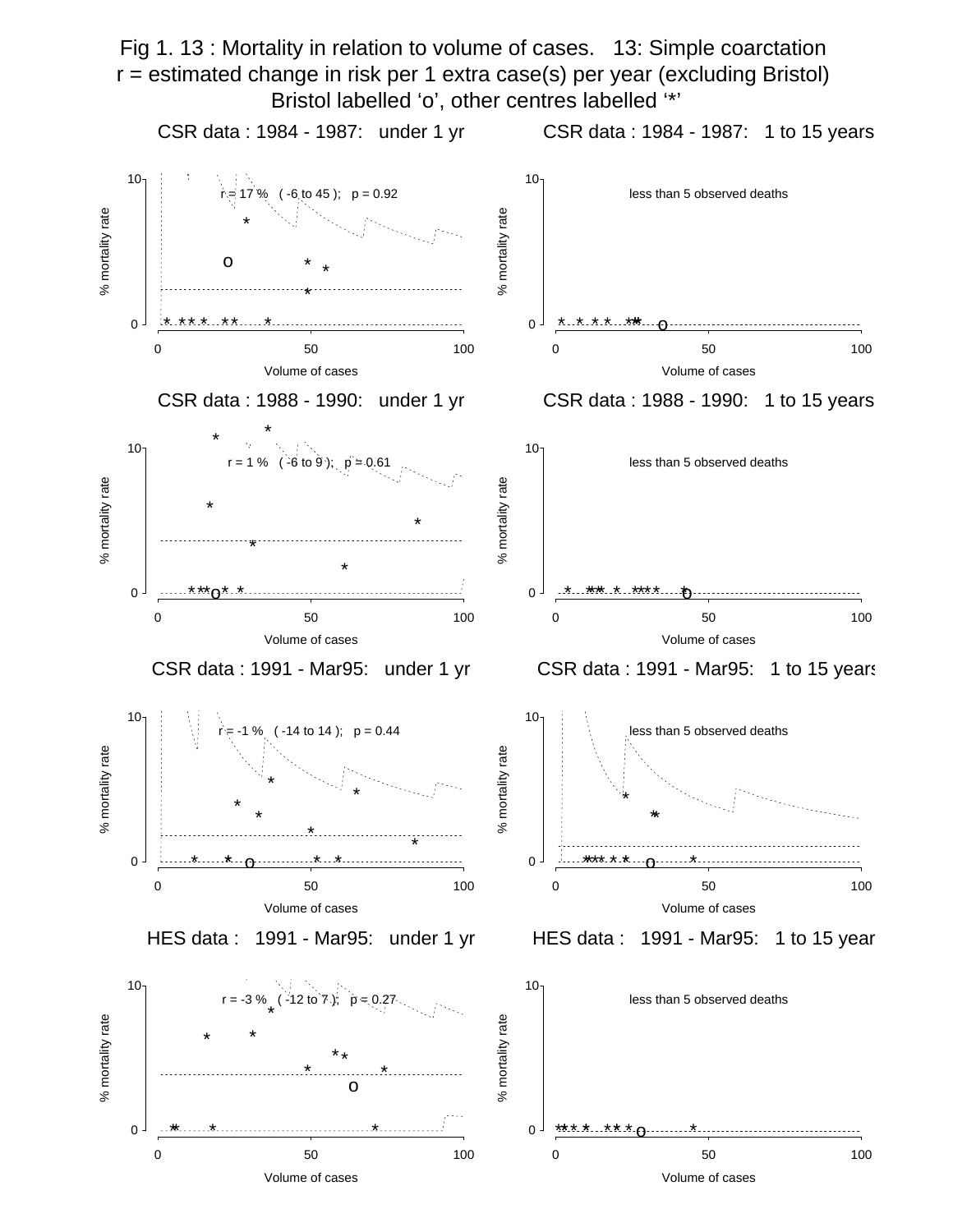Fig 1. 14 : Mortality in relation to volume of cases. Open operations r = estimated change in risk per 10 extra case(s) per year (excluding Bristol) Bristol labelled 'o', other centres labelled '\*'

CSR data : 1984 - 1987: under 1 yr

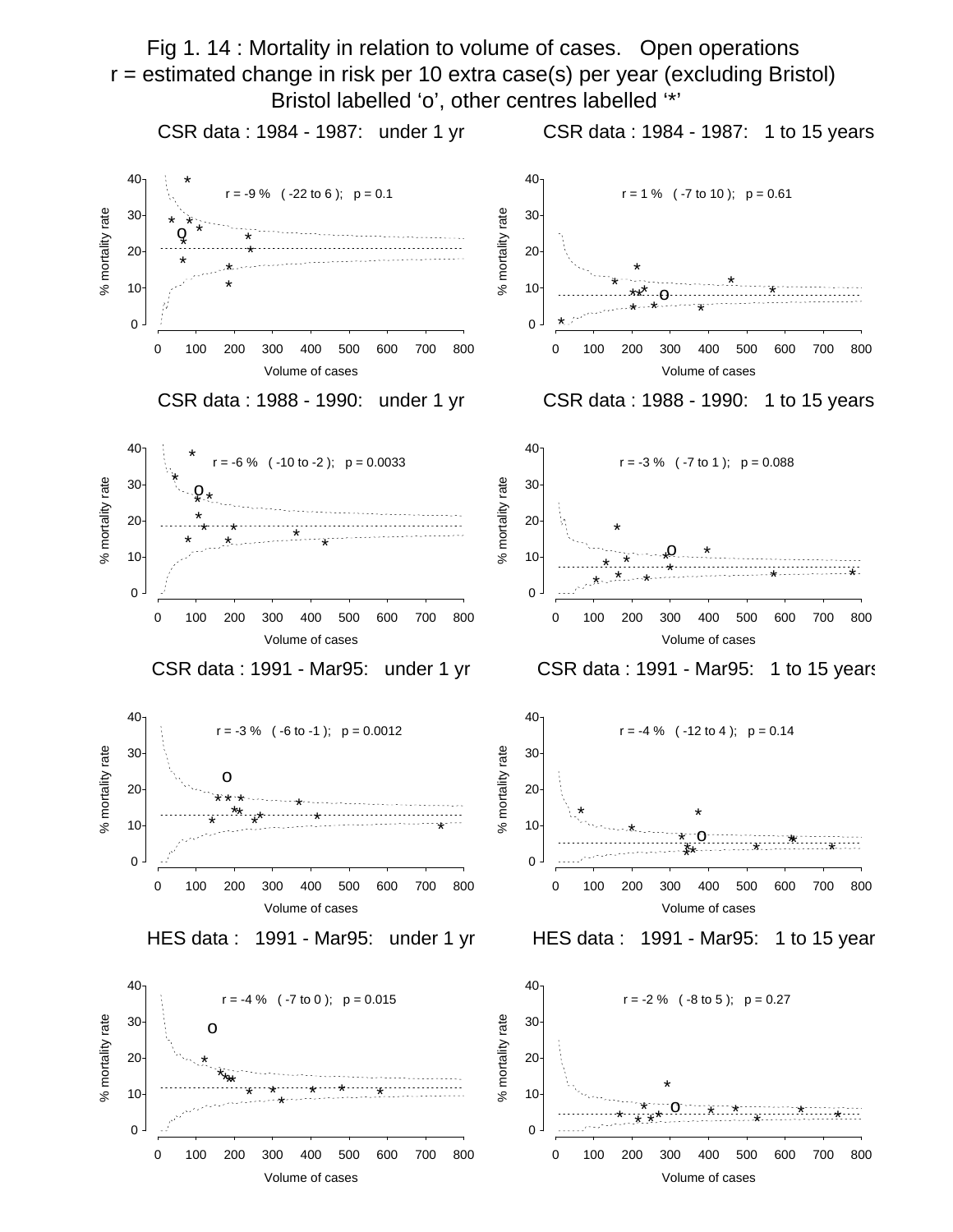Fig 1. 15 : Mortality in relation to volume of cases. Closed operations r = estimated change in risk per 10 extra case(s) per year (excluding Bristol) Bristol labelled 'o', other centres labelled '\*'

CSR data : 1984 - 1987: under 1 yr

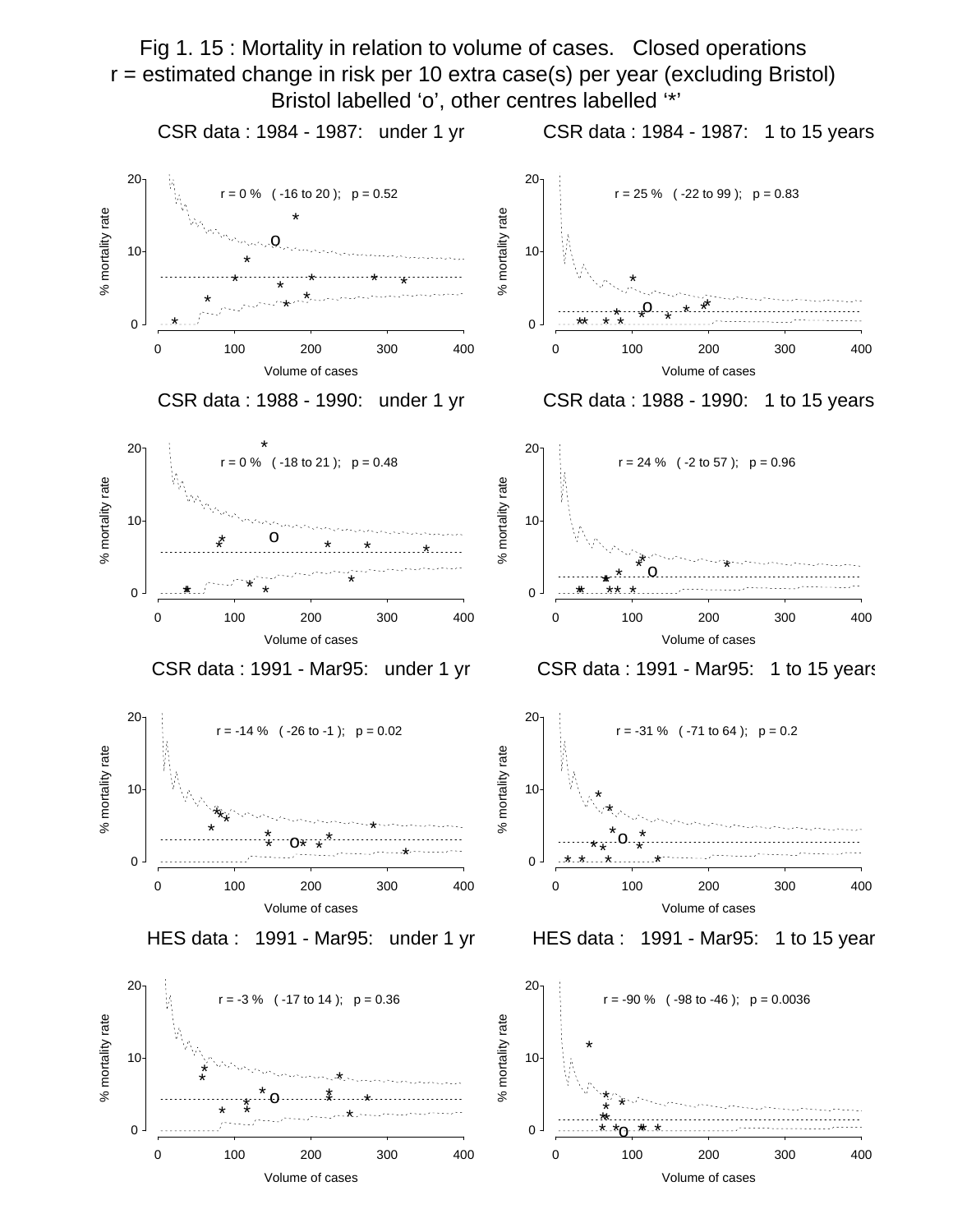Fig 2 .1: Mortality in relation to volume of cases. Open operations r = estimated change in risk per 10 extra case(s) per year (excluding Bristol) Bristol labelled 'o', other centres labelled '\*'



CSR data : 1991 - Mar95: under 1 yr

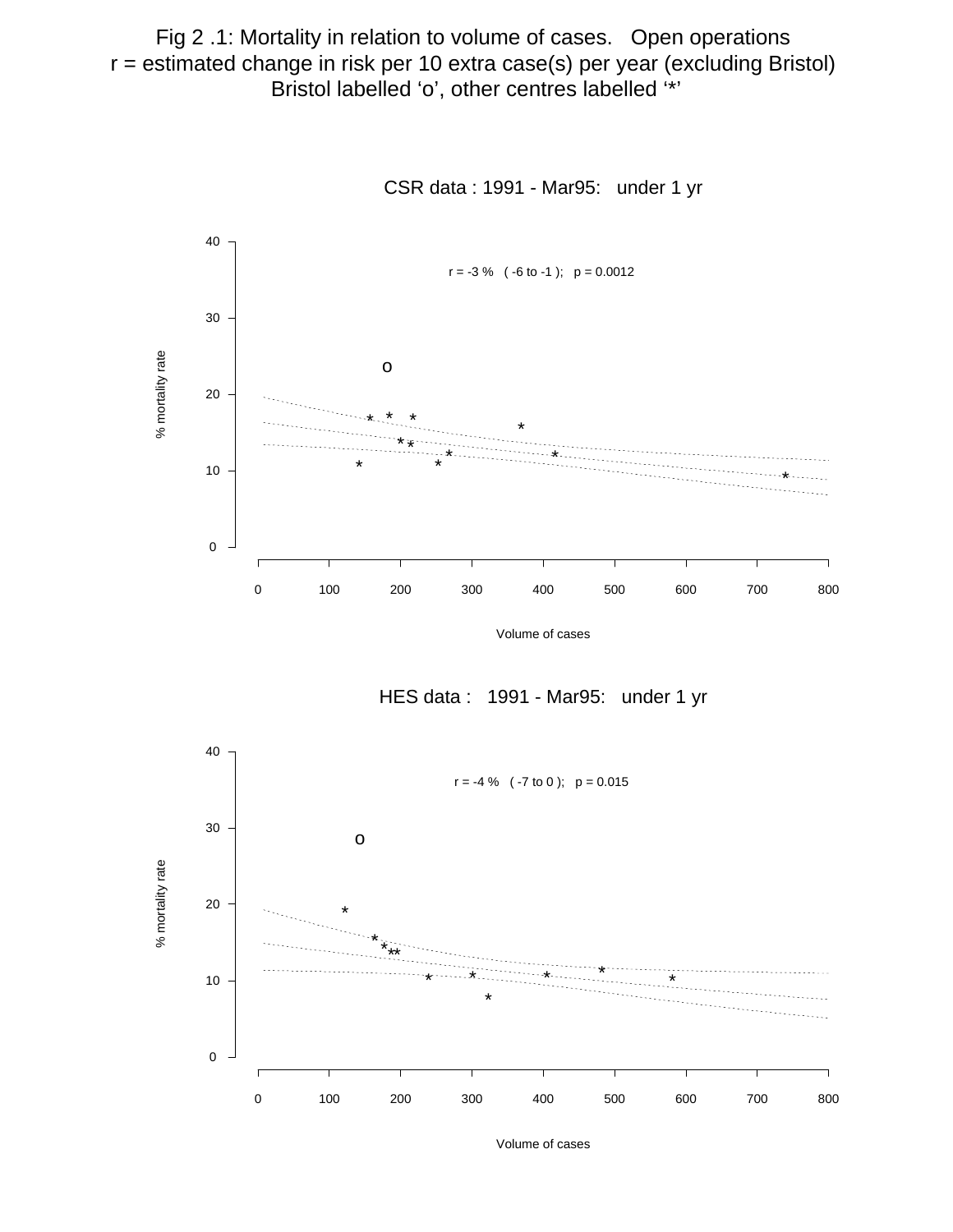Fig 2 .2: Mortality in relation to volume of cases. Open operations r = estimated change in risk per 10 extra case(s) per year (excluding Bristol) Bristol labelled 'o', other centres labelled '\*'



CSR data : 1991 - Mar95: 1 to 15 years

HES data : 1991 - Mar95: 1 to 15 years

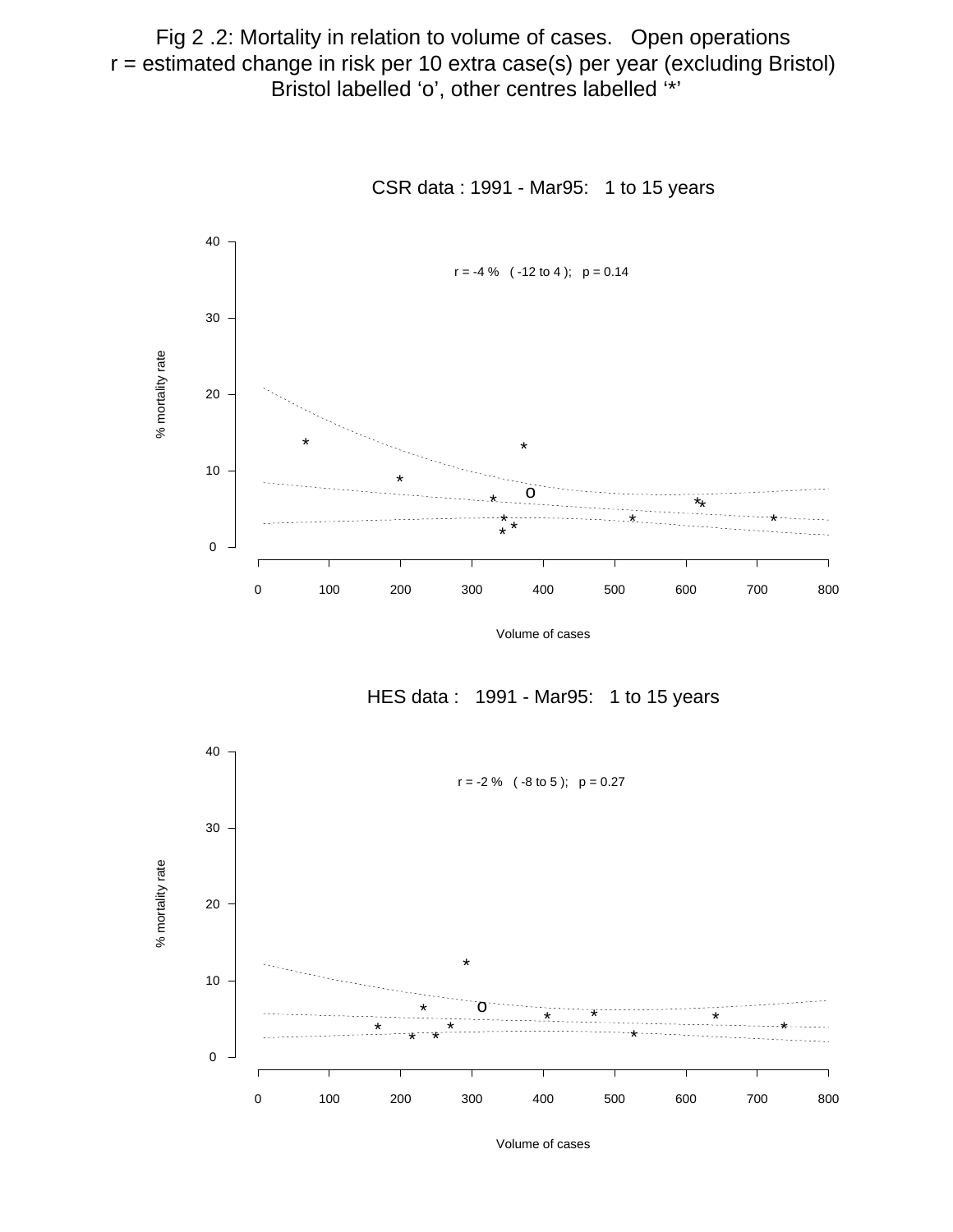Fig 3 .1: Mortality in relation to volume of cases. Closed operations r = estimated change in risk per 10 extra case(s) per year (excluding Bristol) Bristol labelled 'o', other centres labelled '\*'



CSR data : 1991 - Mar95: under 1 yr

Volume of cases

HES data : 1991 - Mar95: under 1 yr